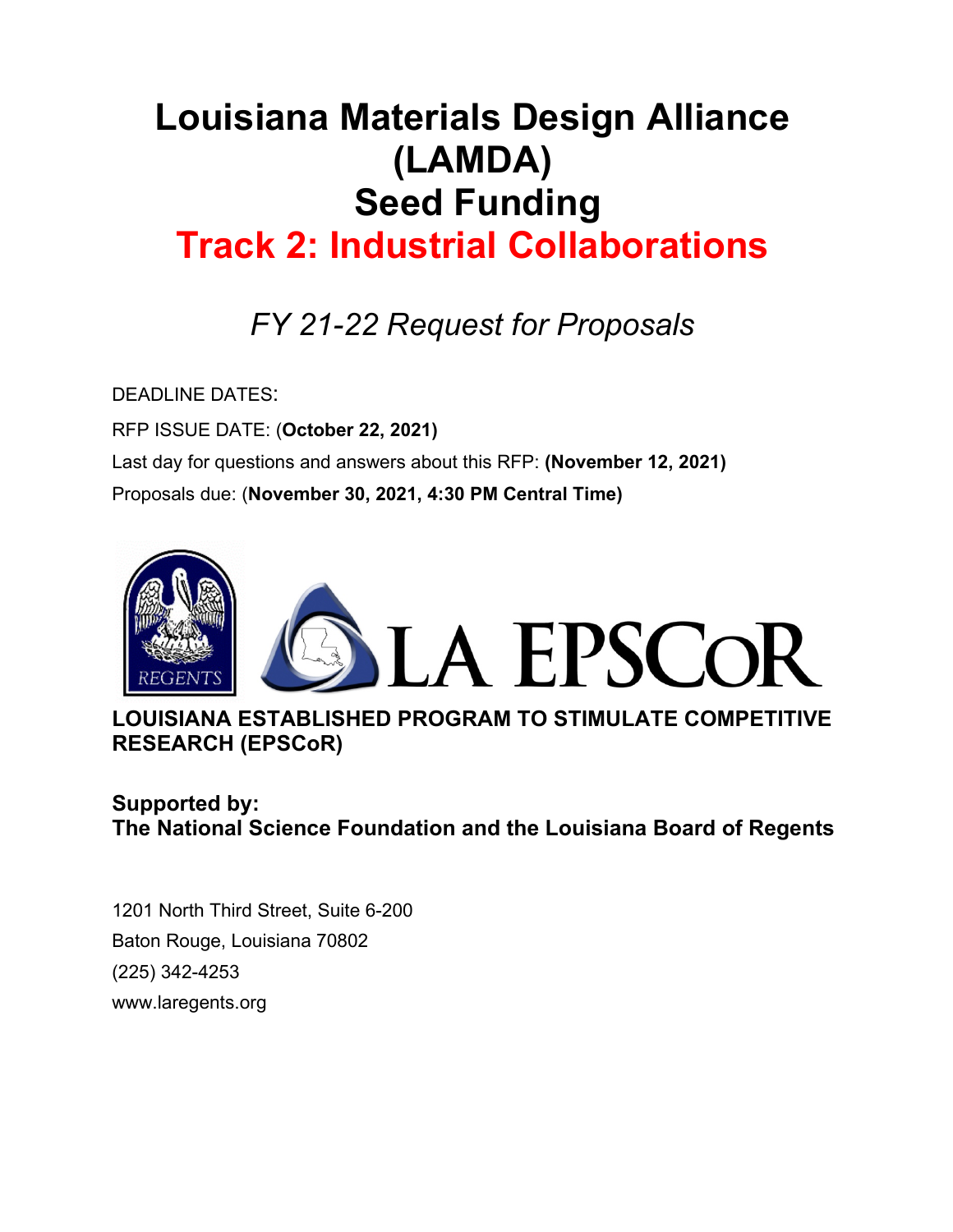**Introduction:** The Louisiana Materials Design Alliance (LAMDA), an NSF EPSCoR RII Track-1 project, solicits proposals for LAMDA Seed Funding Track 2: Industrial Collaborations. LAMDA's research program represents a convergence of machine learning (ML), experimental and computational materials science and engineering (MS&E), and additive manufacturing (AM). The vision of LAMDA is to propel the State to a nationally competitive position in the field of ML-guided materials design for AM.



**Figure 1. LAMDA strategic research and education roadmap to achieve goals and vision.**

The research road map of LAMDA is shown in Figure 1. As illustrated in the roadmap, the LAMDA research program is anchored by two Science Drivers: Complex Concentrated Alloys (CCAs) with balanced mechanical performance (SD-1) and AM-compatible Thermoset Shape Memory Polymers (TSMPs) with enhanced service life (SD-2). Using ML-guided materials design, LAMDA research will predict composition and processing variables for CCAs and TSMPs capable of meeting multi-criteria specifications. The SDs are supported by three Science Enablers (SEs): AM Process Monitoring (SE-1), Multiscale Mechanical Testing and Simulations (SE-2), and Multiscale Structural Characterization (SE-3). Detailed data from AM-process monitoring, structural characterization across length scales, and multiscale mechanical property measurements will provide the foundations for an ML-guided framework for AM materials design and structural integrity assessment, positioning LAMDA for sustainable excellence in AM materials research and education.

#### **Eligibility Guidelines**

Individuals who hold a regular tenured or tenure-track or research faculty position at any Louisiana public institution of higher education, or at any Louisiana higher education institution that is a member of the Louisiana Association of Independent Colleges and Universities, are eligible to apply. PIs who are currently funded by LAMDA are also eligible to apply. Seed awards are to be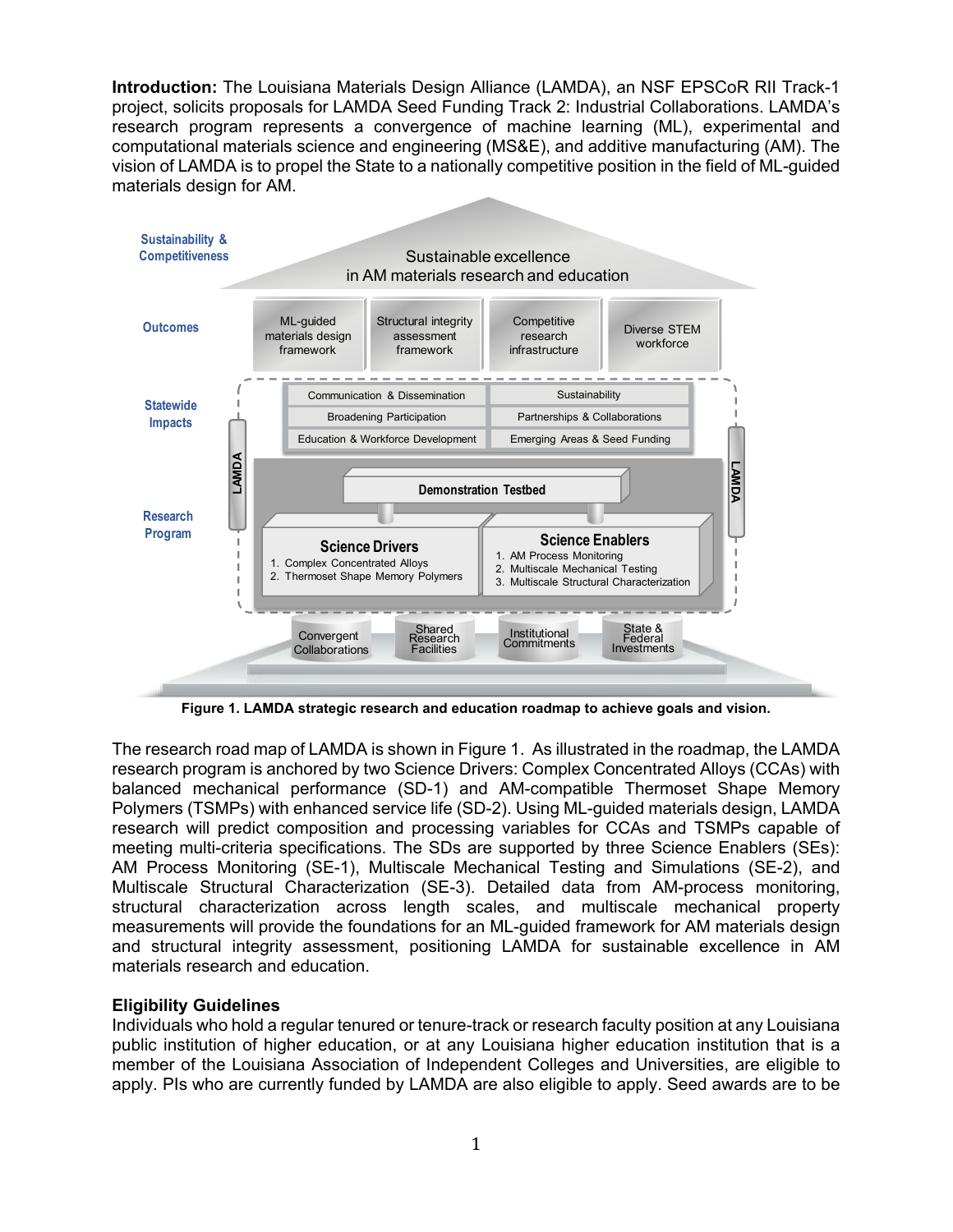single investigator. While co-PIs are allowable, one and only one individual must be listed on the cover sheet as principal investigator.

#### **Award Information**

- 1. Should be primarily industry driven
- 2. Must have partnership with industry
- 3. Must have a designated industry mentor/partner
- 4. Letter of support from industry is required. The letter should identify the industry and individual mentor/partner, clearly describe the role of the industrial partner, and provide information on any pertinent commitments, either cash or in-kind contribution (personnel time, use of existing equipment or facilities, etc.)
- 5. Participation from women and under-represented minorities (URM), including graduate students, is encouraged.
- 6. Preference will be given to industries with a presence inside Louisiana

The Seed Funding Track 2: Industrial Collaborations program will be administered through the BoR's Office of Research and Sponsored Initiatives and will operate under the guidance of the State's EPSCoR Committee. The awards are anticipated to be \$10,000. Charges for student tuition and senior personnel salaries (faculty, postdoctoral researchers, or research associates) are not allowable expenses. Award dollars may be used, for example, to support students, travel, and the purchase of scientific equipment and supplies. Any scientific equipment requested must have a strong justification included in the project description. Cost sharing is not required, but industry contributions (see item 4 in the Award Information section on the previous page) may be a consideration in proposal evaluation. Funds will be made available by contract from the BoR to the Principal Investigator's (PI) institution. Institutions are strongly encouraged to waive the F&A on these awards to maximize the impact of the seed grants.

#### **Award Conditions**

Successful applicant is expected to participate fully in the activities of LAMDA including providing materials needed for reports, participating and presenting in LAMDA meetings (two meetings per year in Baton Rouge; anticipated to be in April and July), responding to data collection requests by the LAMDA External Evaluator, and recommendations made by the LAMDA External Review Board. All publications and presentations resulting from the seed grant should use the following acknowledgment statement, "This work is supported by the US National Science Foundation under grant number OIA-1946231 and the Louisiana Board of Regents for the Louisiana Materials Design Alliance (LAMDA)."

#### **Schedule**

| October 22, 2021               |
|--------------------------------|
| November 12, 2021              |
| November 30, 2021              |
| December 20, 2021              |
| January 1, 2022 - Dec 31, 2022 |
|                                |

#### **Proposal Format**

Proposals must use 1-inch margins, 11-point font or larger (Arial or Helvetica) and single line spacing. The following outline is to be followed:

- Title page (Please use the one provided with this RFP)
- NSF demographic survey (please use the form provided with this RFP) Note: this information is voluntary.
- Proposed Research (2 pages max)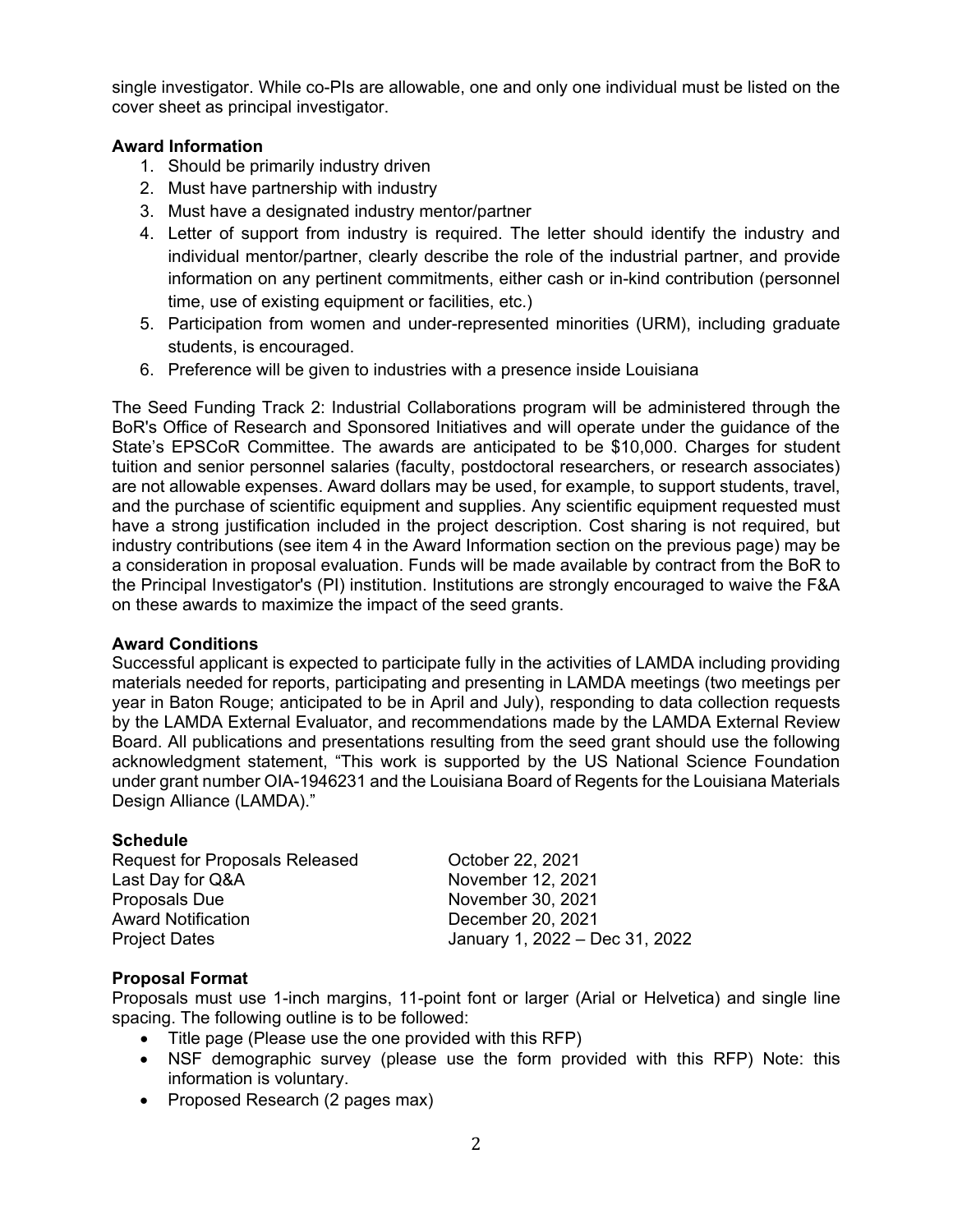- $\circ$  Rationale: discussion of the technical background and engineering/scientific justification. This should include project objectives and how it will advance the goals of LAMDA and industry.
- o Research Plan: What exactly will be done? How will the objectives be met? What are the motivations, methods, likely outcomes, milestones, and future directions?
- Synergism, Diversity, and Sustainability (1-page max):
	- $\circ$  Synergism: How will the Seed project take advantage of the capabilities of others in the LAMDA and industry? What specific collaboration with industry will be used to meet the project goals?
	- o Describe the involvement women and/or URM in the project.
	- $\circ$  Will the project result in a long-term partnership with industry that will sustain the project after the funding period has expired?
- References (not included in the page count)
- Sponsored Programs Approval Letter (template provided). Must indicate approval of the submission of the proposal by the submitting institution's sponsored programs authorized representative. If this is not received, the proposal will be returned without review.
- Budget (Please use the form provided). A one-page budget justification/explanation must also be included. Describe any industry commitment of cash or in-kind resources in the budget narrative under the appropriate category. The Budget page must be approved and signed by the submitting institution's authorized representative.
- Biosketch (2-page limit; use NSF format)
- Letter of support from industry

#### **Proposal Submission**

The proposal must be submitted by the PI to the Board of Regents through the LA EPSCoR online submission system, [https://laepscor.piestar-rfx.com/opportunities,](https://laepscor.piestar-rfx.com/opportunities) no later than the close of business day (4:30 p.m.) on Tuesday, November 30, 2021. All proposals must include a certification letter that the proposal has been approved by the submitting institution's authorized representative, see requirement in the Proposal Format section above.

#### **Evaluation Criteria**

- Potential for short- and long-term impact on ML-guided materials design for AM.
- Potential to seed unique directions within LAMDA to advance the two SDs.
- Collaboration with industry, including (optional) commitment of industry resources.
- Potential for long-term partnership with industry
- Collaborations with LAMDA senior investigators.
- Involvement of women and under-represented minorities in research.

Specific questions concerning this RFP and the requirements set forth herein should be directed in writing to Ms. Jessica Patton, Federal Programs Administrator, by sending an email message to [jessica.patton@laregents.e](mailto:jessica.patton@laregents.)du. Questions will be accepted and answered through November 12, 2021. A running compilation of all questions asked about this RFP and all answers provided in response to those questions will be periodically posted on the BoR website at [http://web.laregents.org.](http://web.laregents.org/)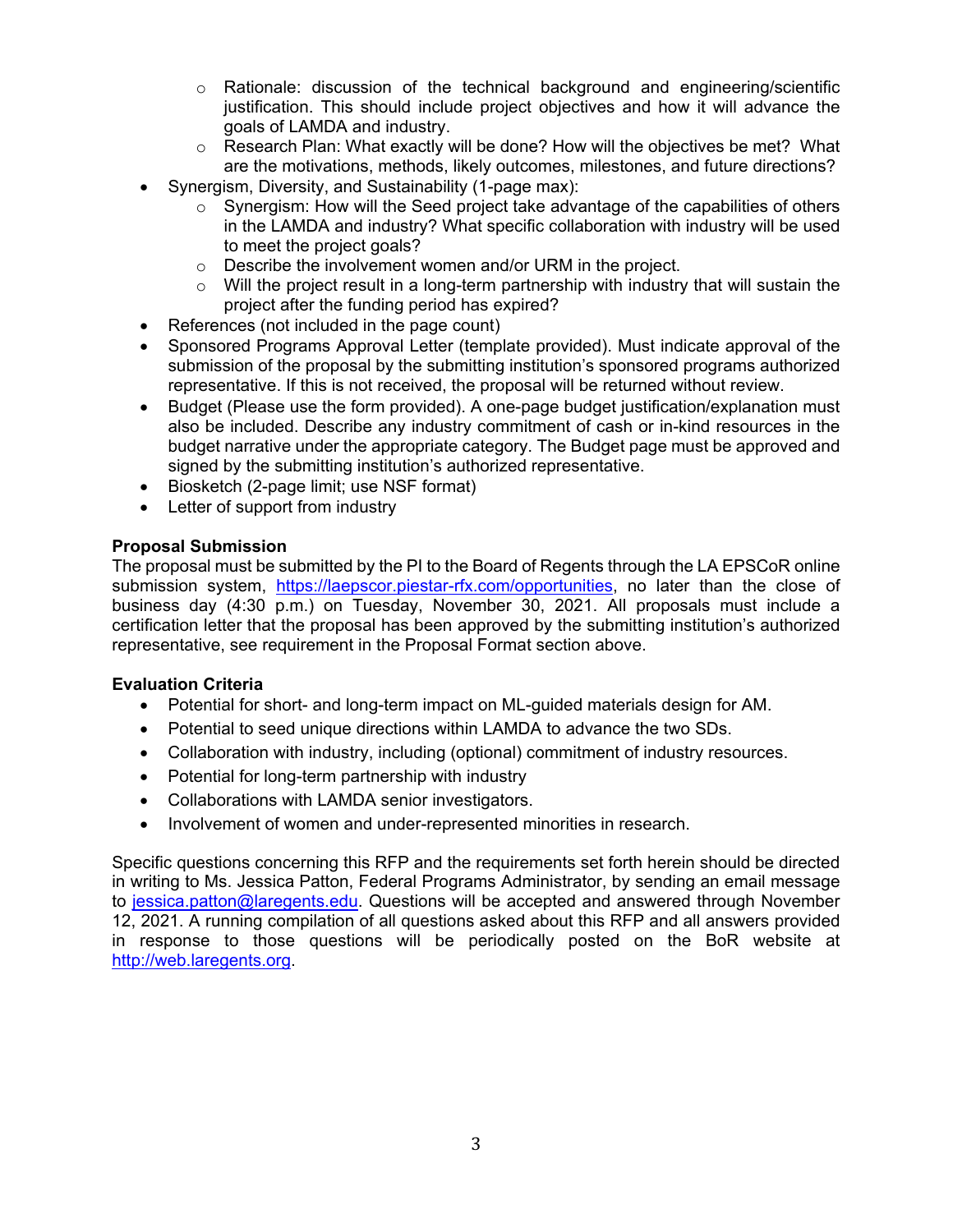

## **2021-22 LAMDA Seed Grants Proposal Track 2: Industrial Collaborations**

### **1. Applicant's Name, Position & Contact Information**

| (Last Name)                                                       | (First Name)      | (MI)                                                                                        |                                |  |  |  |  |  |
|-------------------------------------------------------------------|-------------------|---------------------------------------------------------------------------------------------|--------------------------------|--|--|--|--|--|
|                                                                   |                   |                                                                                             |                                |  |  |  |  |  |
| Phone                                                             | Fax               |                                                                                             | Email                          |  |  |  |  |  |
| (Institution)                                                     | (Department/Unit) |                                                                                             |                                |  |  |  |  |  |
| (Mailing Address)                                                 |                   |                                                                                             |                                |  |  |  |  |  |
| (City)                                                            |                   | (State)                                                                                     | (Zip Code)                     |  |  |  |  |  |
| <b>PI Status:</b> Tenure-track $\Box$ Tenured $\Box$              |                   |                                                                                             | Non-tenured Research Faculty □ |  |  |  |  |  |
| <b>Other (please specify):</b> Click here to enter text.          |                   |                                                                                             |                                |  |  |  |  |  |
|                                                                   |                   | <b>PI Rank:</b> Assistant Professor $\Box$ Associate Professor $\Box$ Full Professor $\Box$ |                                |  |  |  |  |  |
| Name and position of Industry Mentor:<br><b>Industry Partner:</b> |                   |                                                                                             |                                |  |  |  |  |  |

- **2. Project Title:**
- **3. Project Summary (250 words max):**

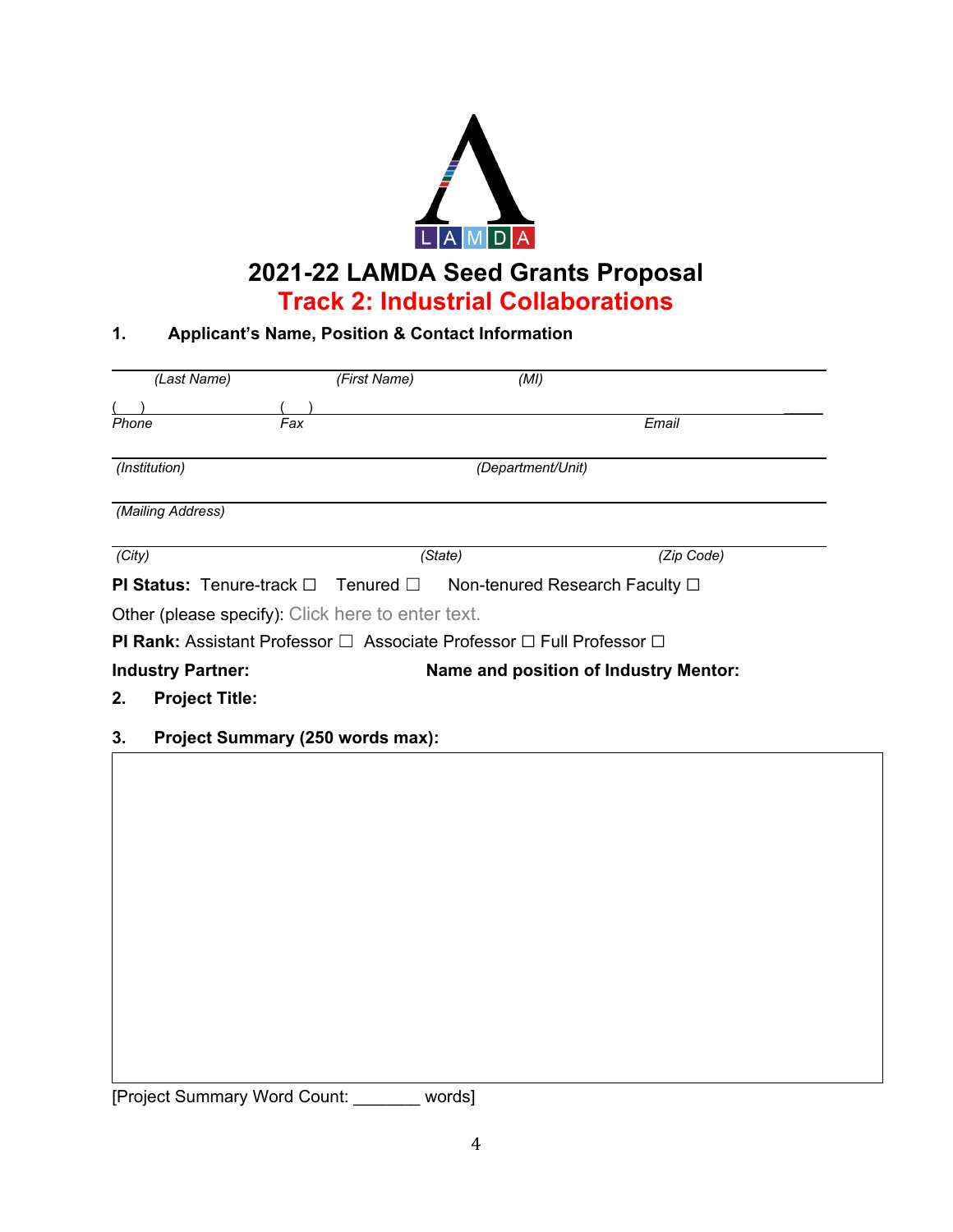**4. Acceptance of Program Requirements:** By submitting my proposal electronically, I agree that I have read and understand the program requirements detailed in this RFP under Award Conditions. If awarded, I agree to ensure timely compliance to all program requirements.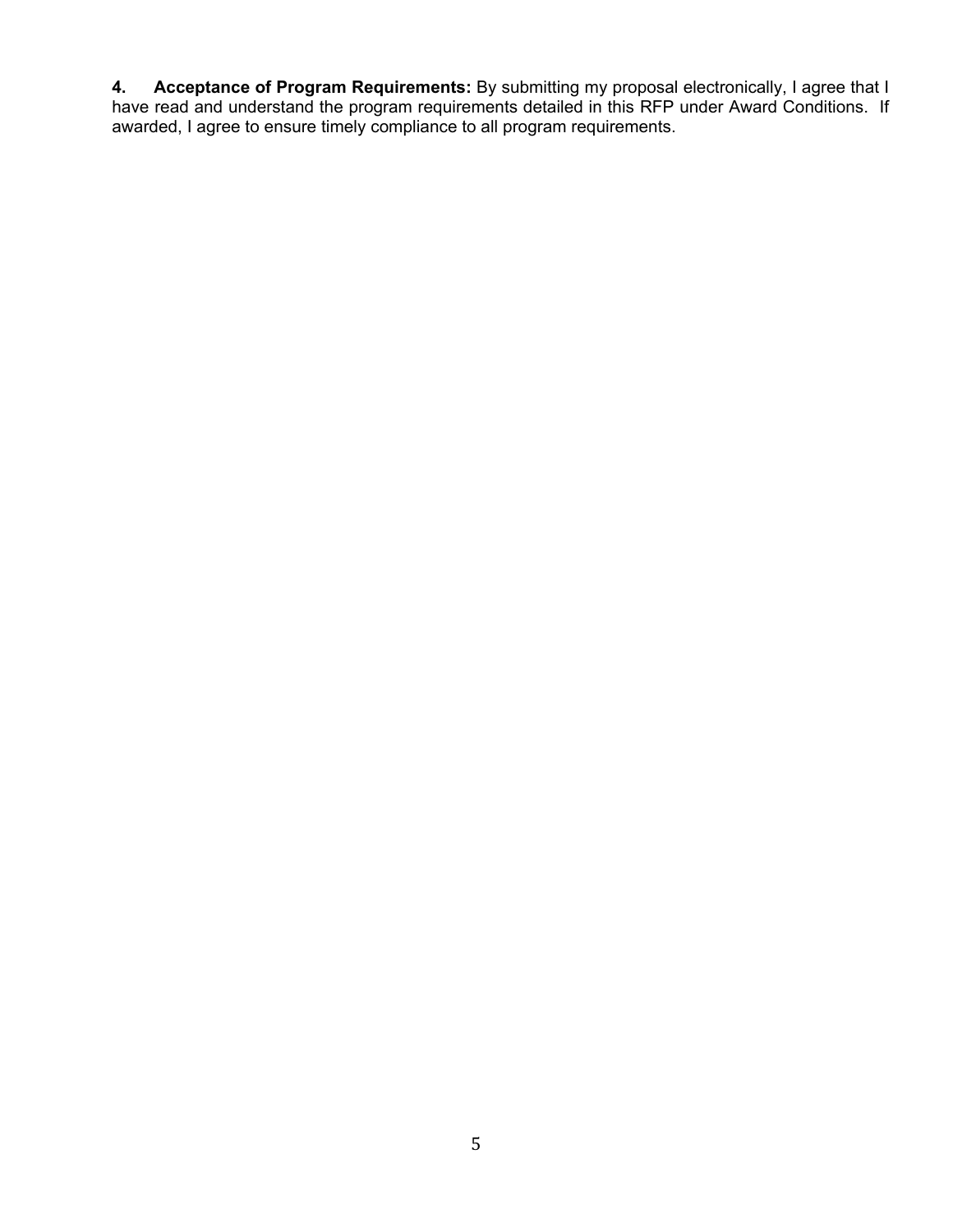## 2021-22 LAMDA Seed Grants (Complete one form for each project participant)

| <b>For National Science Foundation Reporting Purposes Only</b>         |                                    |  |  |  |  |  |  |  |  |  |
|------------------------------------------------------------------------|------------------------------------|--|--|--|--|--|--|--|--|--|
| Gender:                                                                | Male<br>Female                     |  |  |  |  |  |  |  |  |  |
| <b>Ethnicity:</b> (Choose one response)<br>or Latino                   | Hispanic or Latino<br>Not Hispanic |  |  |  |  |  |  |  |  |  |
| Race: (Select one or more)                                             |                                    |  |  |  |  |  |  |  |  |  |
| Asian                                                                  | American Indian or Alaska Native   |  |  |  |  |  |  |  |  |  |
| Black or African American<br>Native Hawaiian or Other Pacific Islander |                                    |  |  |  |  |  |  |  |  |  |
| White<br>Prefer not to respond                                         |                                    |  |  |  |  |  |  |  |  |  |
| <b>Disability Status:</b>                                              |                                    |  |  |  |  |  |  |  |  |  |
| Mobility/Orthopedic Impairment<br>Hearing Impairment                   |                                    |  |  |  |  |  |  |  |  |  |
| Visual Impairment                                                      | Other<br>None                      |  |  |  |  |  |  |  |  |  |
| Prefer not to respond                                                  |                                    |  |  |  |  |  |  |  |  |  |

### **Why this information is being requested:**

The National Science Foundation (NSF) is committed to providing equal opportunities for participation in its programs and promoting the full use of the Nation's research resources. To aid in meeting these objectives, NSF requests information on the gender, race, ethnicity and disability status of individuals participating in NSF-sponsored activities. Provision of this information is voluntary.

*The above information will be used for NSF reporting purposes only and will not be considered as a precondition of a LAMDA Seed Funding award.*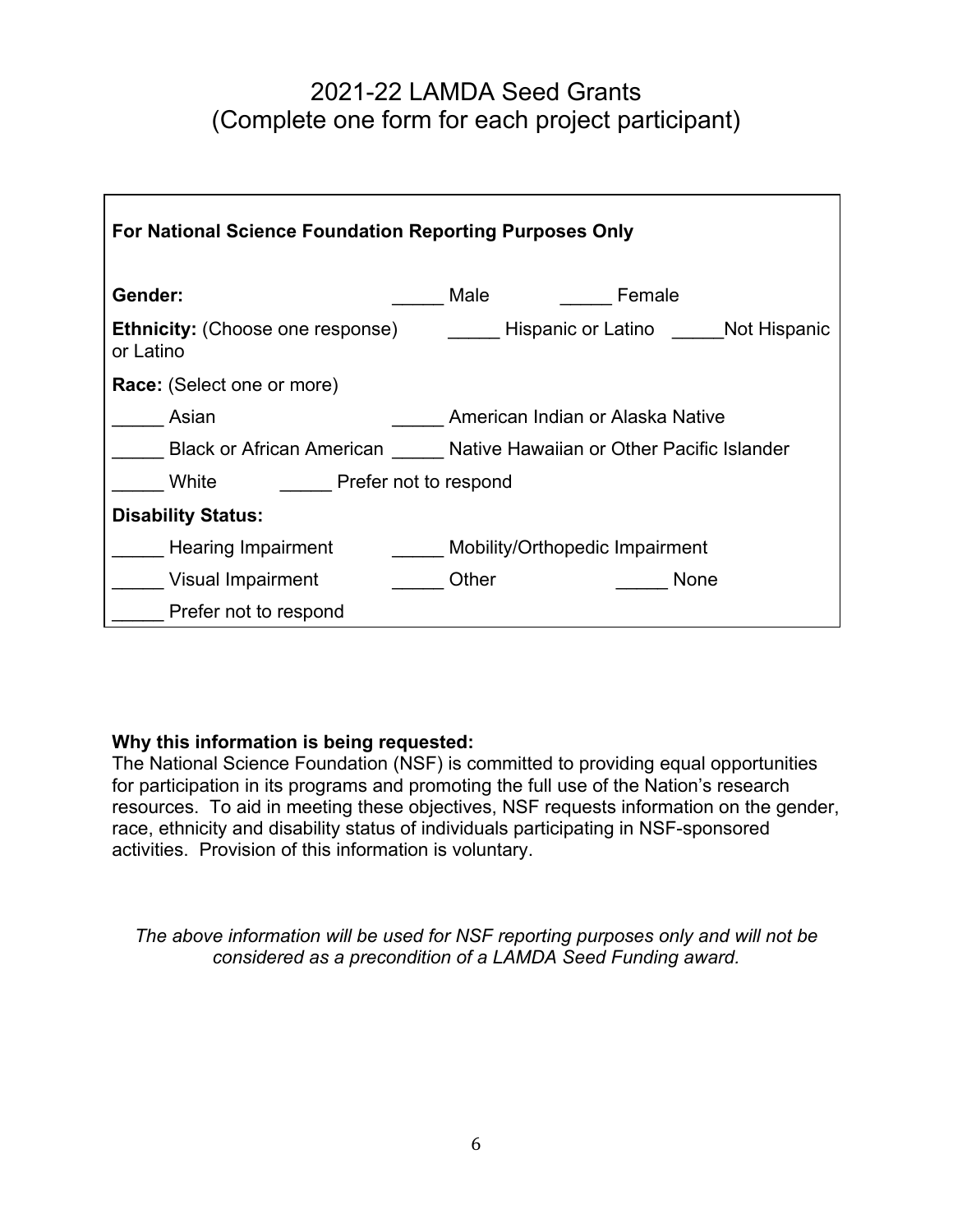| <b>SUMMARY PROPOSAL BUDGET</b>                                                                                                       |                               |    |               |                          |    |                          |                      |
|--------------------------------------------------------------------------------------------------------------------------------------|-------------------------------|----|---------------|--------------------------|----|--------------------------|----------------------|
| <b>ORGANIZATION</b>                                                                                                                  |                               |    | PROPOSAL NO.  |                          |    | <b>DURATION (MONTHS)</b> |                      |
|                                                                                                                                      |                               |    |               |                          |    |                          |                      |
| PRINCIPAL INVESTIGATOR/PROJECT DIRECTOR                                                                                              |                               |    | AWARD NO.     |                          |    | Proposed                 | Granted              |
|                                                                                                                                      |                               |    |               |                          |    |                          |                      |
| A. SENIOR PERSONNEL: PI/PD, Co-PIs, Faculty and Other Senior Associates                                                              |                               |    | NSF-Funded    |                          |    | Funds                    | Funds                |
| List each separately with name and title. (A.7. Show number in brackets)                                                             |                               |    | Person-months |                          |    | Requested By             | Granted by           |
| 1.                                                                                                                                   |                               | СA | <b>ACA</b>    | <b>SUMR</b>              | \$ | Proposer                 | (If Different)<br>\$ |
| $\overline{2}$ .                                                                                                                     |                               |    |               |                          |    |                          |                      |
| 3.                                                                                                                                   |                               |    |               |                          |    |                          |                      |
| $\overline{4}$ .                                                                                                                     |                               |    |               |                          |    |                          |                      |
| 5.                                                                                                                                   |                               |    |               |                          |    |                          |                      |
| 6.<br>OTHERS (LIST INDIVIDUALLY ON BUDGET EXPLANATION PAGE)                                                                          |                               |    |               |                          |    |                          |                      |
| TOTAL SENIOR PERSONNEL (1-6)<br>7 <sub>1</sub>                                                                                       |                               |    |               |                          |    |                          |                      |
| B. OTHER PERSONNEL (SHOW NUMBERS IN BRACKETS)<br>POSTDOCTORAL ASSOCIATES<br>1.                                                       |                               |    |               |                          |    |                          |                      |
| OTHER PROFESSIONALS (TECHNICIAN, PROGRAMMER, ETC.)<br>2.                                                                             |                               |    |               |                          |    |                          |                      |
| 3.<br><b>GRADUATE STUDENTS</b>                                                                                                       |                               |    |               |                          |    |                          |                      |
| UNDERGRADUATE STUDENTS<br>4.                                                                                                         |                               |    |               |                          |    |                          |                      |
| SECRETARIAL - CLERICAL (IF CHARGED DIRECTLY)<br>5.                                                                                   |                               |    |               |                          |    |                          |                      |
| <b>OTHER</b><br>6.                                                                                                                   |                               |    |               |                          |    |                          |                      |
| TOTAL SALARIES AND WAGES (A + B)                                                                                                     |                               |    |               |                          |    |                          |                      |
| C. FRINGE BENEFITS (IF CHARGED AS DIRECT COSTS)                                                                                      |                               |    |               |                          |    |                          |                      |
| TOTAL SALARIES, WAGES AND FRINGE BENEFITS (A + B + C)<br>D. EQUIPMENT (LIST ITEM AND DOLLAR AMOUNT FOR EACH ITEM EXCEEDING \$5,000.) |                               |    |               |                          |    |                          |                      |
|                                                                                                                                      |                               |    |               |                          |    |                          |                      |
|                                                                                                                                      |                               |    |               |                          |    |                          |                      |
|                                                                                                                                      |                               |    |               |                          |    |                          |                      |
| TOTAL EQUIPMENT                                                                                                                      |                               |    |               |                          |    |                          |                      |
| E. TRAVEL<br>1. DOMESTIC (INCL. CANADA, MEXICO AND U.S. POSSESSIONS)<br>2. FOREIGN                                                   |                               |    |               |                          |    |                          |                      |
| F. PARTICIPANT SUPPORT                                                                                                               |                               |    |               |                          |    |                          |                      |
| 1. STIPENDS<br>\$                                                                                                                    |                               |    |               |                          |    |                          |                      |
| 2. TRAVEL                                                                                                                            |                               |    |               |                          |    |                          |                      |
| 3.                                                                                                                                   |                               |    |               |                          |    |                          |                      |
| <b>SUBSISTENCE</b>                                                                                                                   |                               |    |               |                          |    |                          |                      |
| 4. OTHER<br>TOTAL NUMBER OF PARTICIPANTS (                                                                                           |                               |    |               | <b>TOTAL PARTICIPANT</b> |    |                          |                      |
| COSTS                                                                                                                                |                               |    |               |                          |    |                          |                      |
| G. OTHER DIRECT COSTS                                                                                                                |                               |    |               |                          |    |                          |                      |
| 1. MATERIALS AND SUPPLIES                                                                                                            |                               |    |               |                          |    |                          |                      |
| 2. PUBLICATION/DOCUMENTATION/DISSEMINATION                                                                                           |                               |    |               |                          |    |                          |                      |
| 3. CONSULTANT SERVICES                                                                                                               |                               |    |               |                          |    |                          |                      |
| 4. COMPUTER SERVICES<br>5. SUBAWARDS                                                                                                 |                               |    |               |                          |    |                          |                      |
| 6. OTHER                                                                                                                             |                               |    |               |                          |    |                          |                      |
| TOTAL OTHER DIRECT COSTS                                                                                                             |                               |    |               |                          |    |                          |                      |
| H. TOTAL DIRECT COSTS (A THROUGH G)                                                                                                  |                               |    |               |                          |    |                          |                      |
| I. INDIRECT COSTS (F&A) (SPECIFY RATE AND BASE)                                                                                      |                               |    |               |                          |    |                          |                      |
|                                                                                                                                      |                               |    |               |                          |    |                          |                      |
| TOTAL INDIRECT COSTS (F&A)                                                                                                           |                               |    |               |                          |    |                          |                      |
| J. TOTAL DIRECT AND INDIRECT COSTS (H + I)                                                                                           |                               |    |               |                          |    |                          |                      |
| K. RESIDUAL FUNDS (IF FOR FURTHER SUPPORT OF CURRENT PROJECT SEE GPG II.D.7.1.)                                                      |                               |    |               |                          |    |                          |                      |
| L. AMOUNT OF THIS REQUEST (J) OR (J MINUS K)                                                                                         |                               |    |               |                          | \$ |                          | \$                   |
| M. COST SHARING: PROPOSED LEVEL \$                                                                                                   | AGREED LEVEL IF DIFFERENT: \$ |    |               |                          |    |                          |                      |